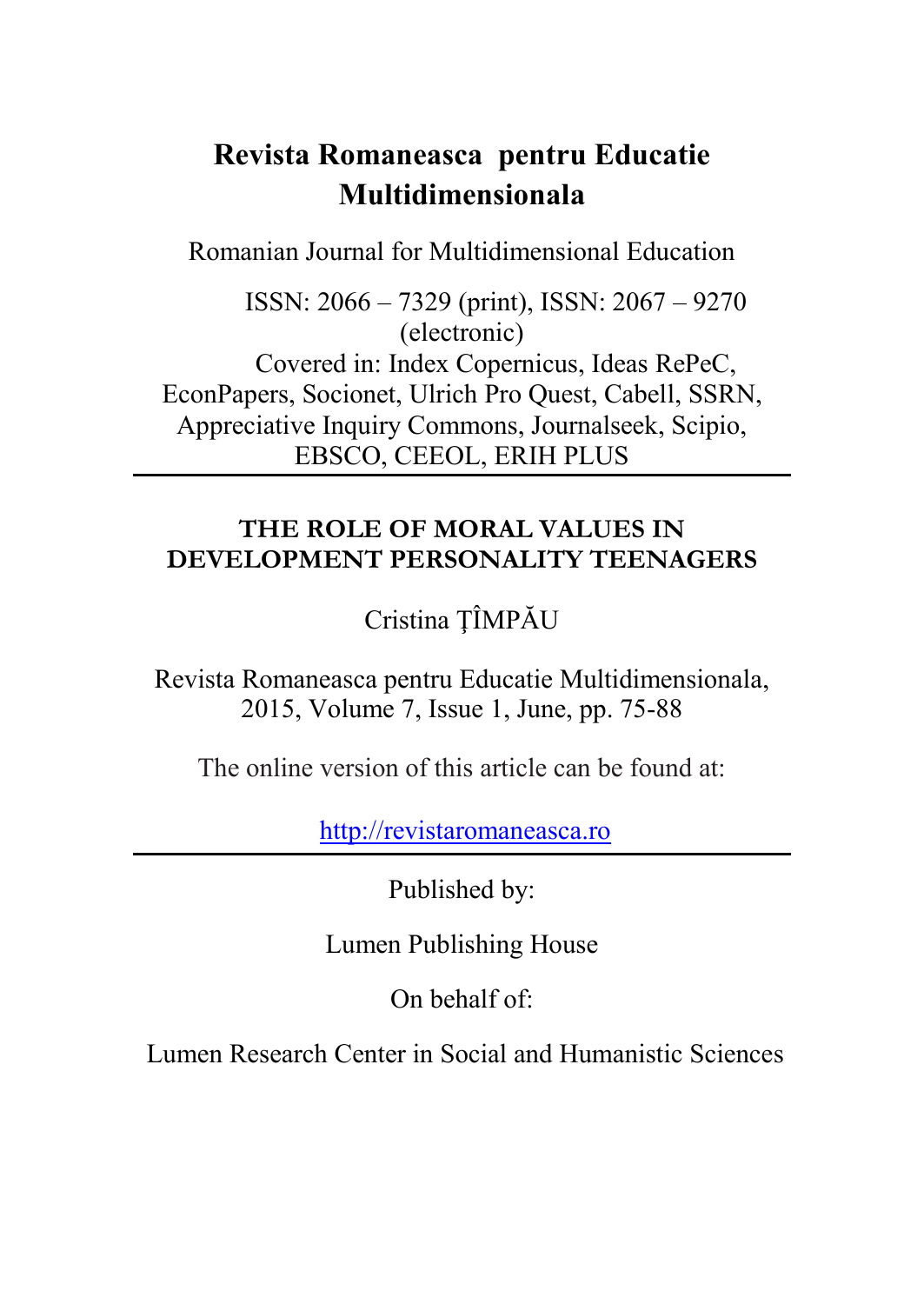# **The Role of Moral Values in Development Personality Teenagers**

# **Cristina ŢÎMPĂU**<sup>1</sup>

#### **Abstract**

*Moral education should look spirit human and will start at an early age, gaining first concrete form during adolescence, when spiritual forms that make up the character begin to manifest since the young man becomes a member of society. Adolescence is the age when tastes are fixed, the character takes concrete form, and freedom of action is greater. All passions procession seeks to establish and forming character.*

*During this period the child will feel so-called "adolescent crisis", "moral crisis" or "juvenile crisis" in relation to general and specific peculiarities of behaviour, personality and psychological development from the earliest age of the young.*

*The moral values of the society we live it falls upon adolescent personality, so it is very important that they are selected well to develop the healthy behaviours adolescent.*

#### **Keywords:**

 $\overline{a}$ 

*moral education, moral values, personality teenagers, healthy behaviours.*

<sup>1</sup> PhD student at Faculty of Psychology and Educational Sciences, University of Bucharest, Bucharest, Romania, cristinatimpau89@gmail.com, 0728248007.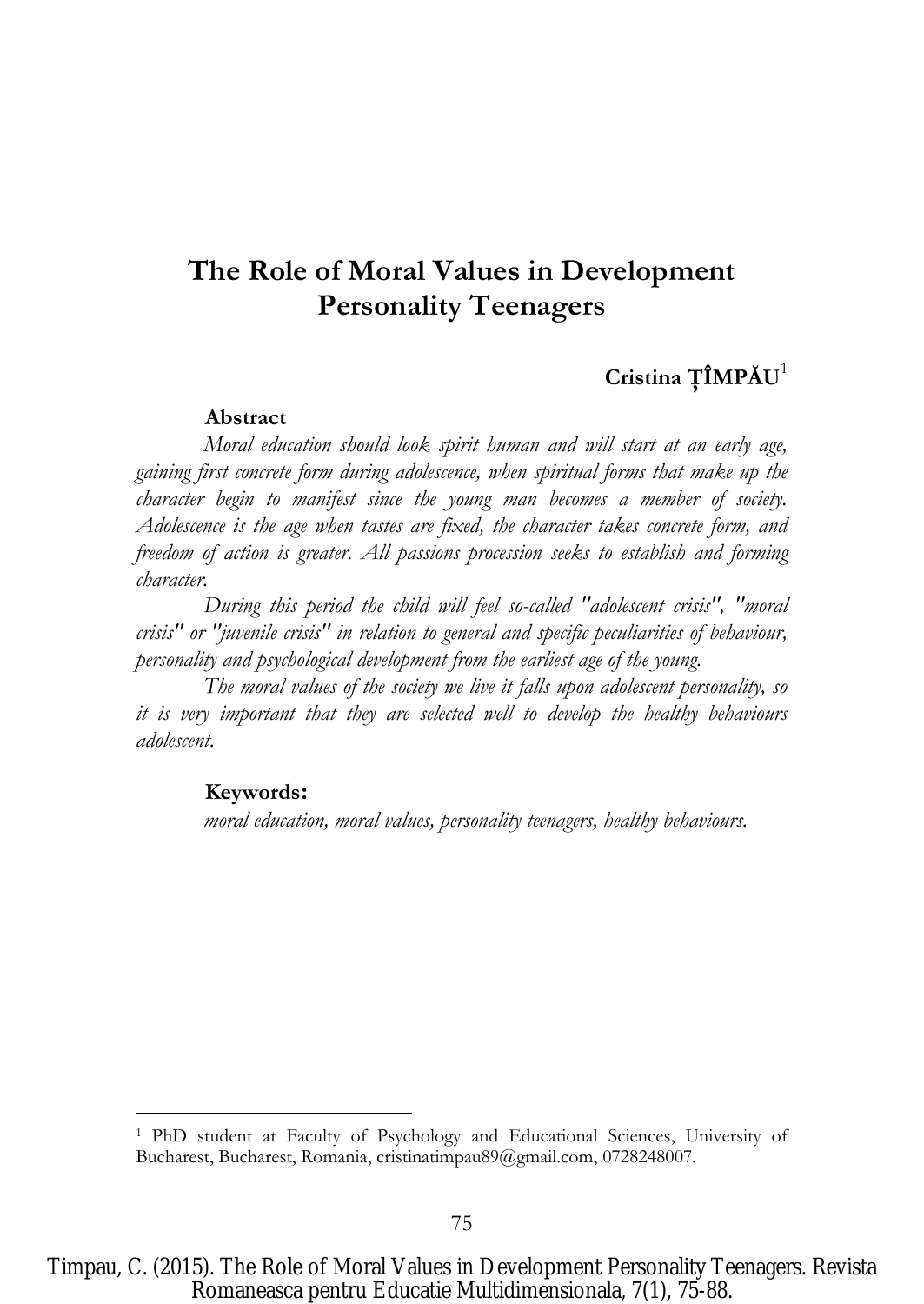### **Introduction**

The last and most complex stage of child development is adolescence, individuality shaping stage and early stabilization of personality that marks the end of childhood and the transition to adulthood.

Physical and psychological changes that occur during this period, changes in attitudes and behaviour is the most sensitive stage of development towards adulthood. Including individuals whose age is between 13-18 years, adolescence consists of two main sub-periods are one in the sequence of the other (Bonchiş, 1997):

1. preteen, including children from 13 / 14-16 is characterized by stabilizing biological maturity and gaining a more nuanced individuality;

2. adolescence itself (or "high teens), including 16 children between 19/20 and characterized by grounding main character traits and professional interests satisfaction.

During this period the child will feel so-called "adolescent crisis", "moral crisis" or "juvenile crisis" in relation to general and specific development peculiarities of behaviour, personality and psychological from the earliest age of the young.

Serving as a general explanation of long oscillation between normal and pathological personality and behavioural tendencies constant deviation, the term "crisis" actually refers adolescence psychology contradictory traits of personality stages development , which manifests itself in some adolescents more pronounced than others. But this crisis is not a state of adolescence, is an expression of a transition from child psychology to adults. Vary depending on the social environment and living conditions of adolescent and tensions reflecting its adaptation to a new social status (the adult), adolescence crisis occurs most often due to a personality instability and negative identification with adolescent moral norms and values. Revolt against "taboos" and prohibitions which have been imposed in childhood, the future adult forms a normative consciousness and motivational denial and rejection oriented adult models and search and affirmation of their own cultural patterns contesting. With amendments intelligence, affection and personality, and the adoption of new social roles, is a genuine crisis period "psychosocial moratorium" during which the true moral conscience is formed and it takes place away from the parents, the revolt against prohibitions school,

Timpau, C. (2015). The Role of Moral Values in Development Personality Teenagers. Revista Romaneasca pentru Educatie Multidimensionala, 7(1), 75-88.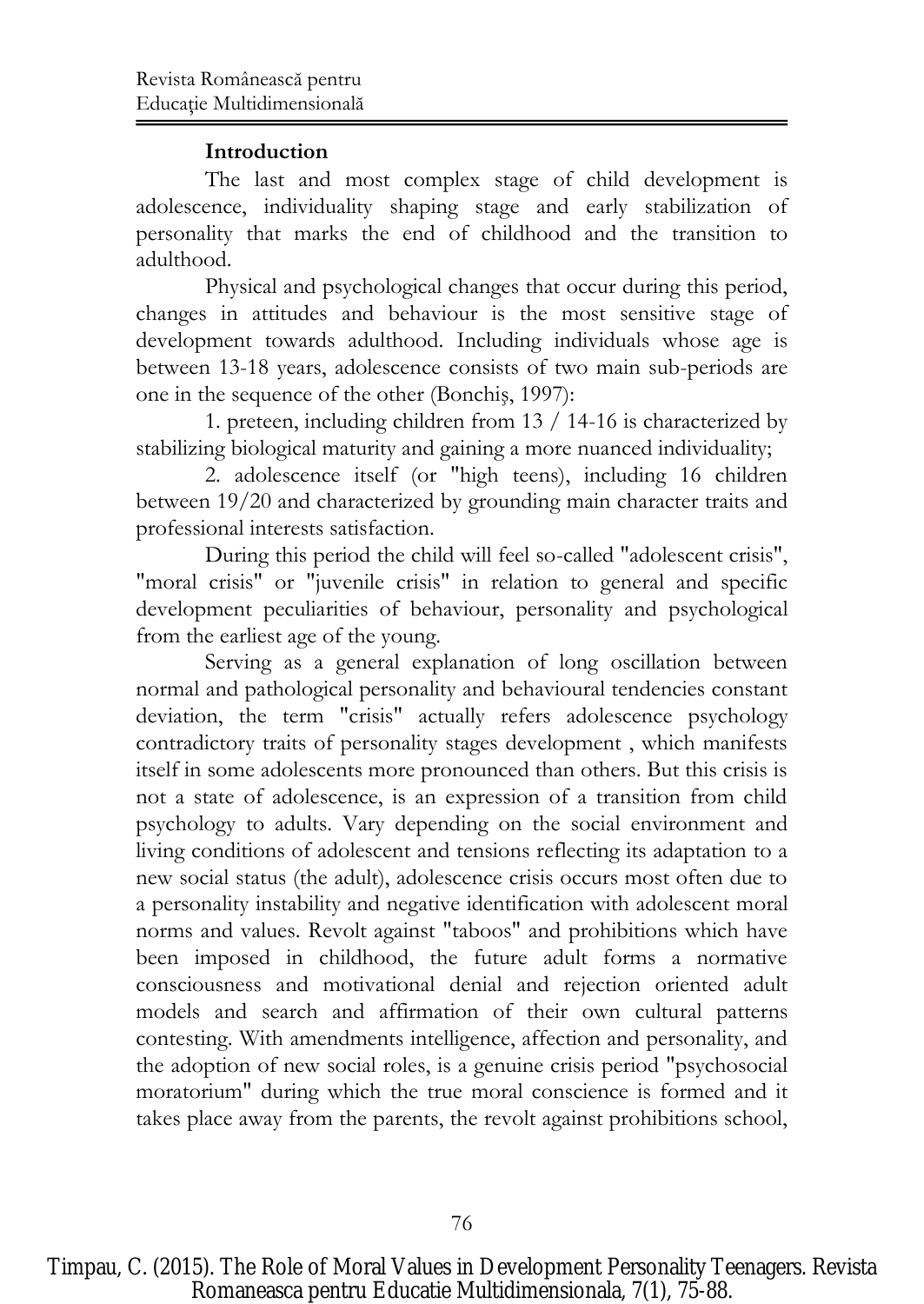training new self-image, developing idealized friends with partners of the same age, and the emergence of multiple internal and external conflicts.

# **1. The influence of family environment on the development adolescent moral value system**

Offering a climate of deep child safety in conditions which may develop harmonious, family group also gives an ideal self, soothing image at his own, an antidote to his inner anxieties. The fulfilment in good family functions is a plenary manifestation of their means adequate qualitative and socialization process without any disturbance. Only a united family and having smooth conduct of its members is able to provide an educational environment conducive to the development of normal and positive child behaviours because identification with both parents, imitating their behaviour and learning on the basis of beliefs and attitudes favourable calls urgently potential functional defined completeness and consistency, ensuring complementarity of roles and family tasks. When some family functions are damaged or missing, there are spiritual trauma that the child feels in the most acute as possible in the moral conscience.

Deviant behaviours developed from preadolescent period as a result of failure of one or more family functions or lack of responsibility of parents prerequisite training a weak moral conscience that can stimulate ulterior teenager committing acts of antisocial (Bazac, 1983).

Dealing with moral judgments on child development as an integral part of the process of cognitive development offered parenting, J. Piaget distinguishes three phases:

a) realistic, in which moral rules are seen as a child and there's foreign itself is absolute and unchanging;

b) self-centered, in which child support obligation to comply with the rules, but does not feel that he took part in their creation, which is why you try to change them according to his interests;

c) phase of cooperation and mutual respect, the internalization occurs morality (moral reciprocity) and accepted as a way to regulate their own behaviour and the behaviour of others - teenage phase.

Piaget considers moral knowledge as the basis of moral action, indicating that no child cannot develop a mature morality until he went through a "moral constraint".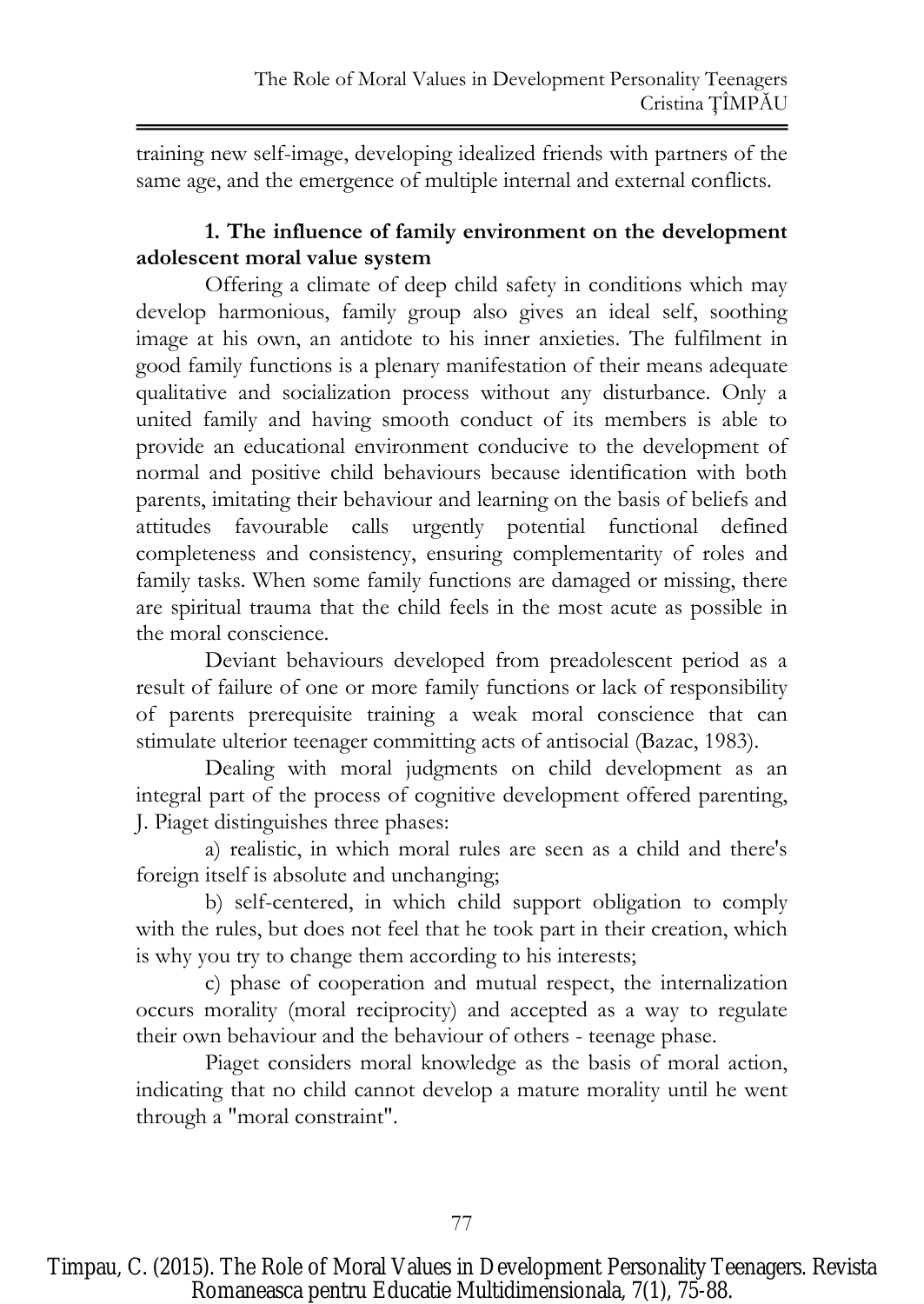Like J. Piaget, L. Kohlberg believes that the child progresses from morally passing through a succession of stages of development invariant. Argues that children do not conform to these rules pleasure, but a desire to avoid punishment. Thus:

# *Level 1. Level premoral*

1. Discipline and obedience orientation (obedience to rules to avoid punishment).

2. Hedonism instrumental naive (compliance to get rewards).

## *Level 2. Conventional morality conformity rule (specific adolescence).*

3. Morality obtain good relations of good child and approval of others (compliance to avoid disapproval or rejection by others).

4. Morality compliance with the rules of conduct (compliance to avoid penalties).

## *Level 3. Morality moral principles of auto accept*

5. Morality contact and democratically accepted law (compliance impartial spectator to gain the respect and agreement with the community).

6. Morality individual principles of conscience (compliance to avoid self-accusation)

This diagram reveals that moral judgment progressive types change with age, the child through the six studies for the development of morality, regardless of the content to be internalized values.

Maturity of moral judgments is directly associated with the ability to withstand external pressures (the excitement friends, family occasions) to commit immoral actions with character.

Moral education in the family cannot be reduced to a simple process of knowledge transmission didacticist, abstract rules or principles. Appears necessary to consider the whole range of moral consciousness of the child, the establishment of lasting moral values, skills and habits of other words to focus both on the cognitive component and affective, evaluative.

A negative trend common in adolescent moral education of educators is the parents to equate moral behaviour of children and the elderly and to charge a fully formed morality and self-conscious. Many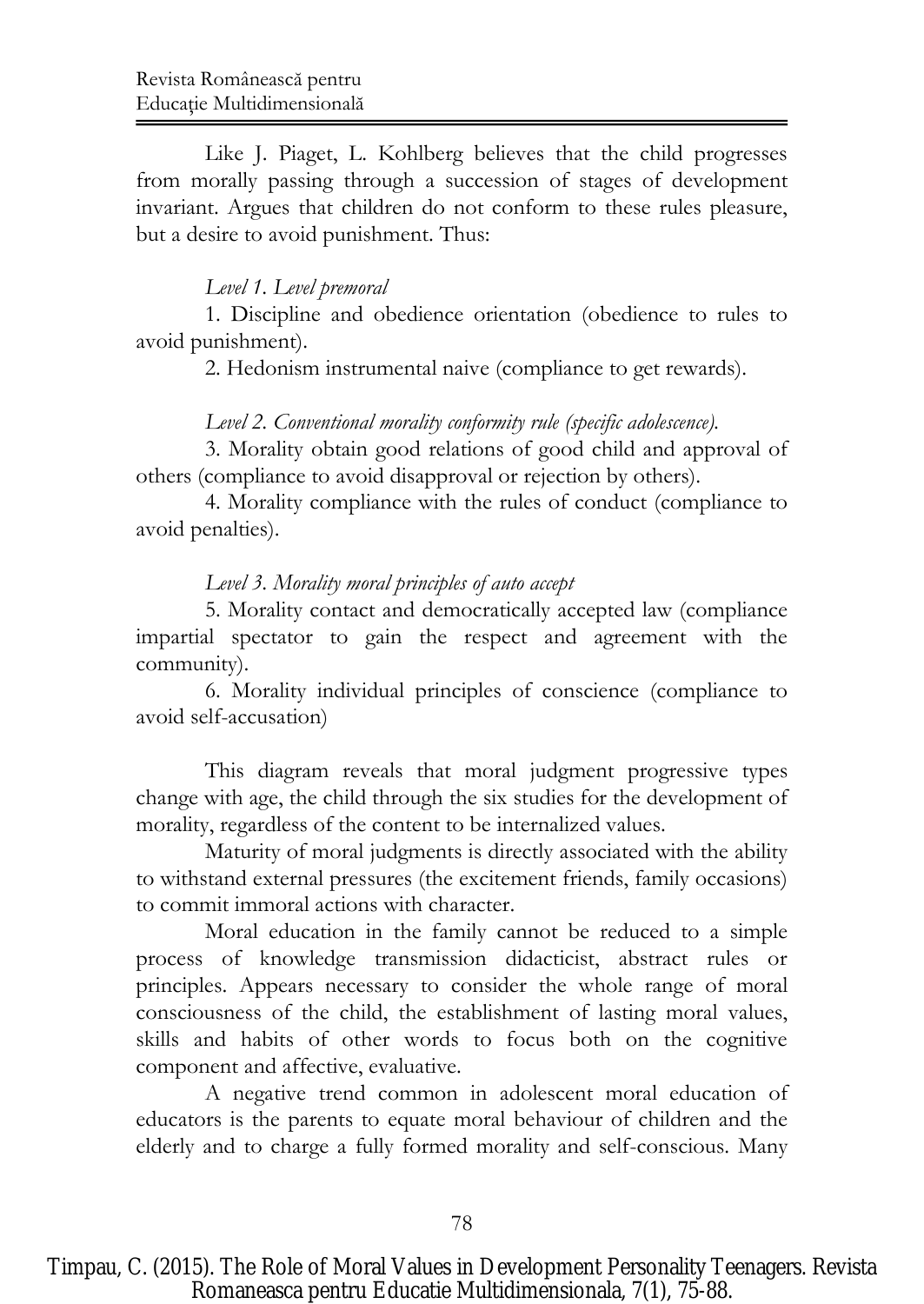parents ignore the essential reality that you cannot place the child in the empire being moral absolute necessity and that the adult is not always moral and equitable for the educated. Morality or strict criteria of knowledge and respect unconditional moral imperatives that clicks the in adults is actually inoperative for a child who is unable to discern the consequences of violating these imperatives.

When educational forms forcing too much generality, ignoring the fact that every child, every teenager has its distinct individuality, your value system the adult trying to print deformation or conflict with beliefs, feelings and experiences thereof.

Moral education cannot only reduce their impact on this component complexity farms demanding criteria and methods that only years of experience can provide.

Parenting is a quality that requires experience, skills, patience, that is required for the performance characteristics "parent profession" and to conduct real people, it is necessary to have a positive and harmonious family environment.

# **2. Social influence group of friends during adolescence**

Establishing a series of relationships with each other, adolescents begin to discover their own identity and to develop self-awareness, realizing that share the same norms and values that concern the same problem with identical interests and social necessities, that cannot be met within the family or the school, but other reference groups who are trying to integrate.

Characterizing adolescence as "l'âge of social grace" R. Cousinet (Banciu, Danm, 1987) believes that while it is the period when the teen turns to other reference groups, which allow self-assertion and materialization of his desire to become soonest adult. Adolescence is the stage when social groups gaining in consistency, stability, uniformity, it emphasizes selective in recruiting members and appreciation and selfesteem within the group are experienced acute.

Provides adolescent groups can meet the needs of needs and its social, as well as asserting its capabilities, "the group solution" and "code of moral values" representing the vast majority of adolescents only reason to be, to act, to manifest desires and aspirations.

The group provides an ideal teenager (in all respects) teen group seeks power to identify and report to its values, affirmation seeking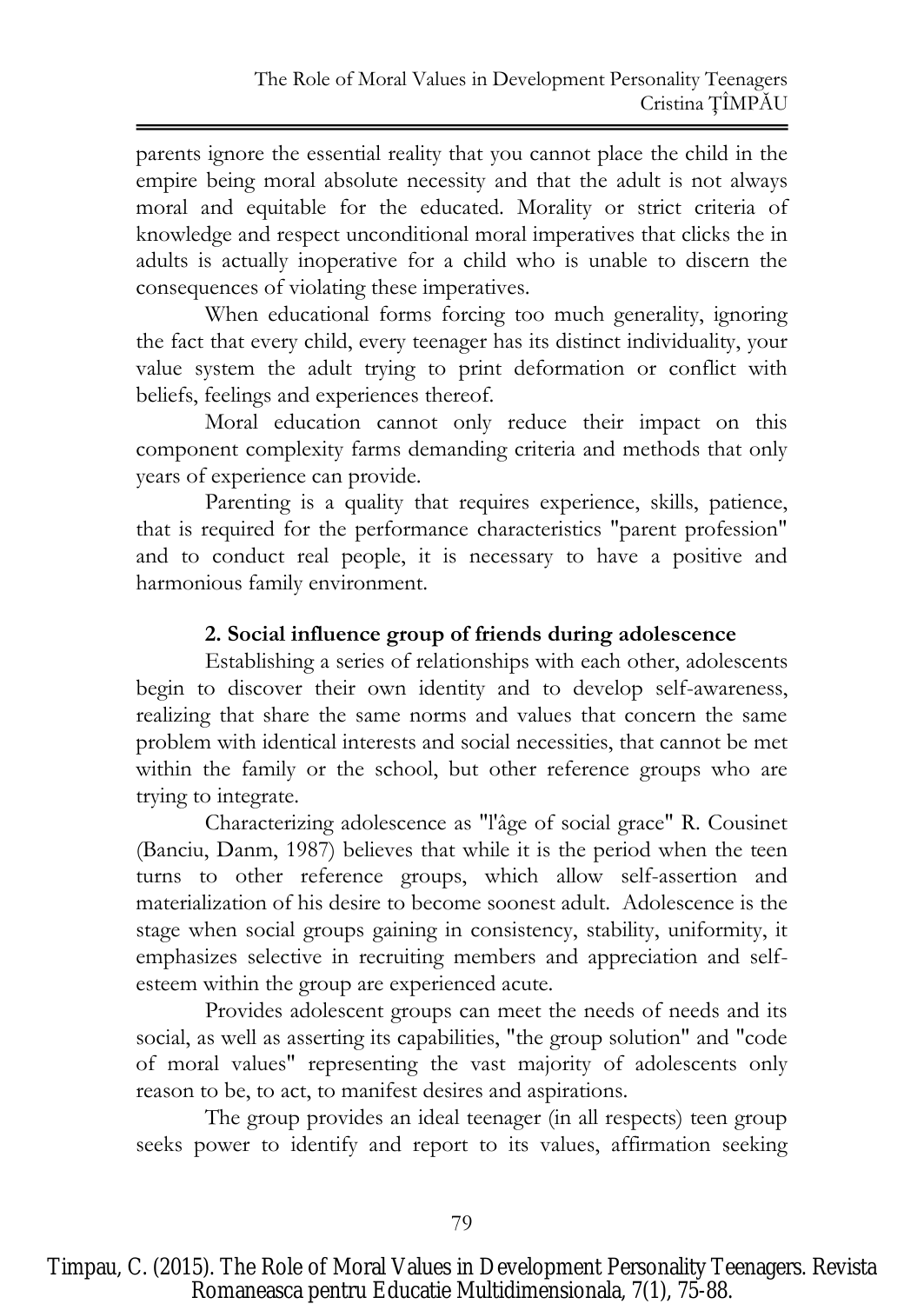opportunities (positive or negative) recovery, wants to become necessary to be between others, expected protection, wishes to be considered, appreciated, trying to understand others, to enrich their knowledge about others, motivational and intentional break into spheres of others.

Most of these groups exert positive effects on secondary socialization of the young developing personality and certain moral values like: honesty, loyalty, friendship, responsibility. At the same time, lack of emotional relations in the family, there are conflicting relations between parents and adolescents, school and professional nonintegration can lead to adolescent orientation towards certain groups that exert a negative influence on behaviour and social behaviour, especially moral (Bunescu, 1991).

The combination of adolescents tend to be oriented by an educational and socializing factors for both informal groups operating with positive (friendly meetings, birthdays, trips, sports events, visits) and to groups and organizations established intervention adult (youth organizations, houses of culture), this integration, largely negating the harmful effects of spontaneous groups.

# **3. Positive and negative characteristics of adolescent moral conduct**

By adolescence, moral life is nothing but the expression of duties and responsibilities imposed from outside. Since this period, morality imposed by adult and prohibitions embodied in behaviour is replaced by increasingly visible on moral ideal, representing moral values ago, ordered around some forms of conduct which in the eyes adolescents immeasurable price: dedication, honesty, heroism. The basis of their moral life is not right or duty, but may be the requirement. Their moral sense is one, draws everything requires a passionate effort is based on a love for good.

In this effort of self-improvement moral values are not limited to abstract principles, but are personified in human models copies teens strive to resemble. Most often, these models can be embodied by parents, and sometimes representatives more family than normal (real, imaginary). Shaping a personal moral adolescent is dependent on fundamental experiences where he has learned in the family, school, peer group who exercised the most pervasive and significant influence on the formation and evolution of moral conscience. In turn, this is a product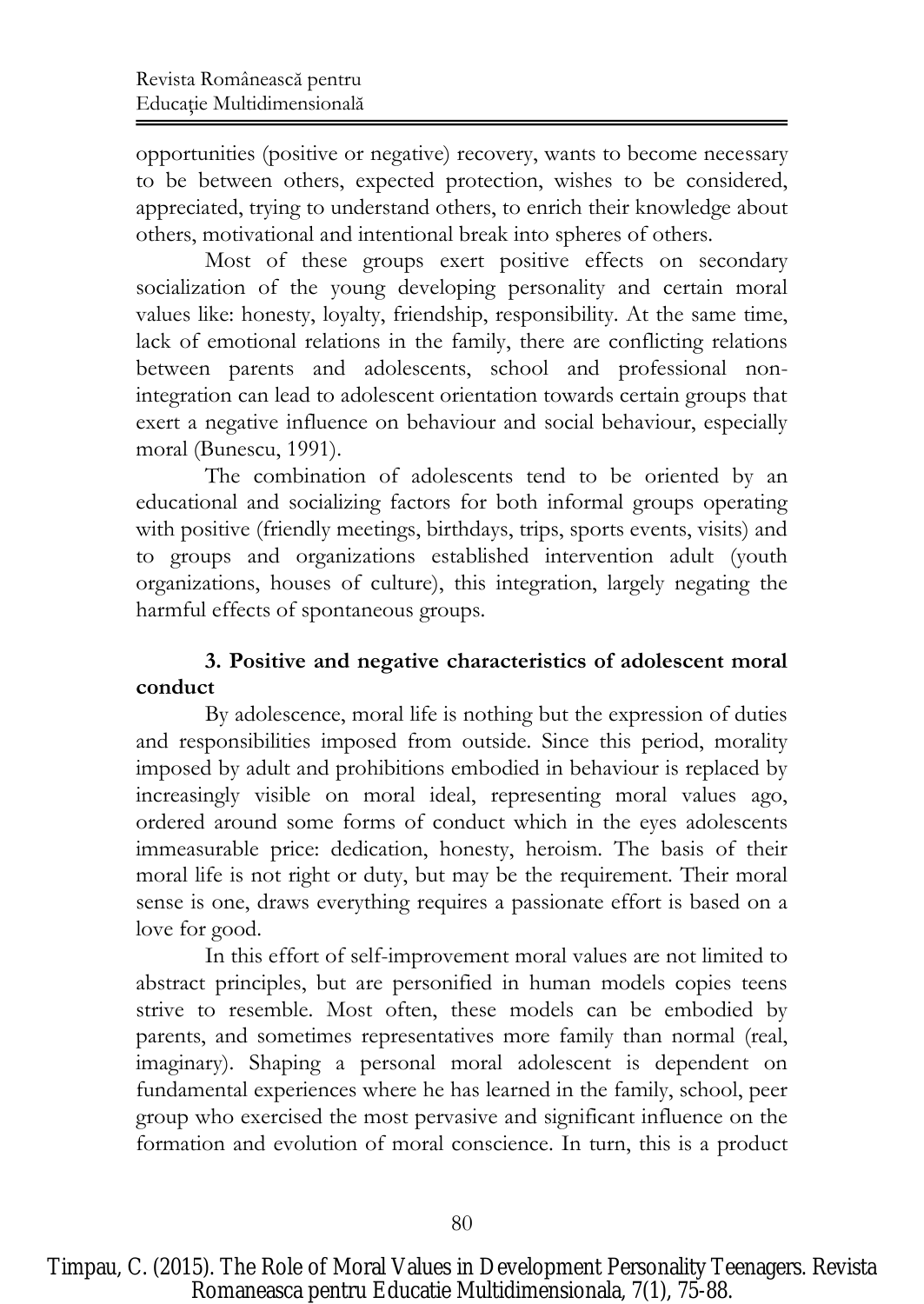more or less uniform, more or consonant of ideas, knowledge, attitudes, motivations and moral beliefs internalized in adolescent personality structure as a result of the socialization process. Implications both intellectual (understanding the significance of moral norms and values) and affective (emotional awareness of the need to reflect these rules), the evolution of moral conscience allow the adolescent to adopt autonomous moral conduct expressing either agreement or disagreement between the plane intellectually and emotionally (translation from Wilson, 2003).

It is possible that adolescents properly understand the content of moral values, but do not react according to this agreement, committing a series of irregularities and violations of rules of behaviour in school, family and society. Only moral conscience unit consisting of full agreement between the intellectual and the emotional plane, enables the development of moral conduct, which stimulates an appropriate social adjustment.

Teenagers deformed due to deficiencies of character moral education in the family provides the highest percentages of offenders. Unlike deviance behaviour, which is not itself conduct criminal act committed delinquent adolescent antisocial character represents an event sanctioned by the criminal law. There are many deviant acts committed by adolescents whose penalties are not included in criminal regulations, but the unwritten moral codes, the traditions, manners and customs, which determine how the young man should behave in social situations in the family, school, group friends, society as a whole. Smoking, for example, is a "minor offense" unsanctioned of a legal norm, but draws attention to the behaviour of the young, proving that there are a number of gaps in its moral education can be traced later on his conduct. An aggressive language, violent, obscene elements can be impregnated with an indication of poor moral education, without which the child uses to enter the scope of the law (Bunescu, 1972).

These events are especially typical teenager, whose shocking and offensive conduct, however, does not fall within the scope of moral deviance.

Excessive tendency to assert the personality and so-called "crisis of originality" are some peculiarities of adolescent age that gives them character deviant behaviour involving rejection or challenging adult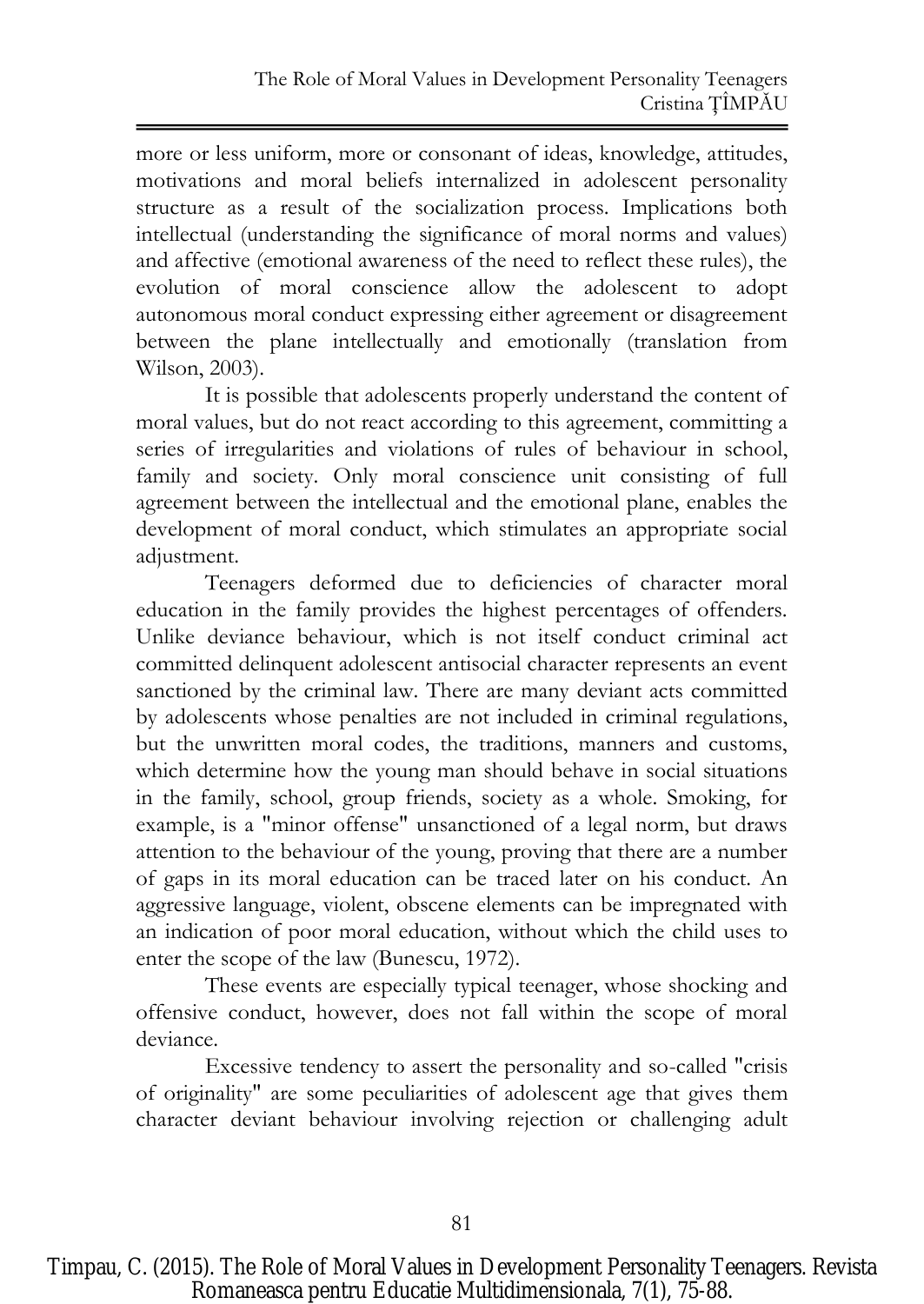authority, pushed to revolt against the system of values and patterns of life offered by adult.

One may recall and other indicators of such behaviour that violates the norm, but without coming within the law: indiscipline, dropout, petty thefts from colleagues and parents, involvement in work groups loitering and street riding, alcohol ways inadequate leisure, etc. This may be indicative for future delinquent career, but they are not necessarily criminal deviances sheer premise.

To the extent that these provisions do not violate criminal law rules, representing only deviations of behaviour to moral rules of living together, they should not qualify as crime itself.

# **4. Development of determination**

It is not possible to form the personality of a teenager without considering the aspect which necessarily should dominate our entire spiritual life: the moral aspect.

Moral education aims, in particular, the development of determination: on the one hand strengthen the determination, on the other hand directing the determination to moral purposes. This educational activity involves the formation of a vigorous and consistent determination, and moral guidance of the determination of moral values, for the exercise and development will not mean its moral guidance.

Moral guidance is achieved in two ways:

1. immediate direct influence exerted by teachers on adolescents: through surveillance, rewards, punishments, examples;

2. indirectly by the content of education: the moral instruction (classification moral concepts, moral values, the moral ideal) and by highlighting the moral elements it holds educational content of different objects, thus moralizing education.

Moral education necessarily involves psychology and clarify some aspects of the determination. In any act of conscious determination distinguish two components: representation and execution of the act inseparable and dependent on one another.

In terms of teaching, organization and conduct educational act involves the formation representation, learning concepts, rules and moral principles and moral skills training and building performance as a result of exercising the moral acts.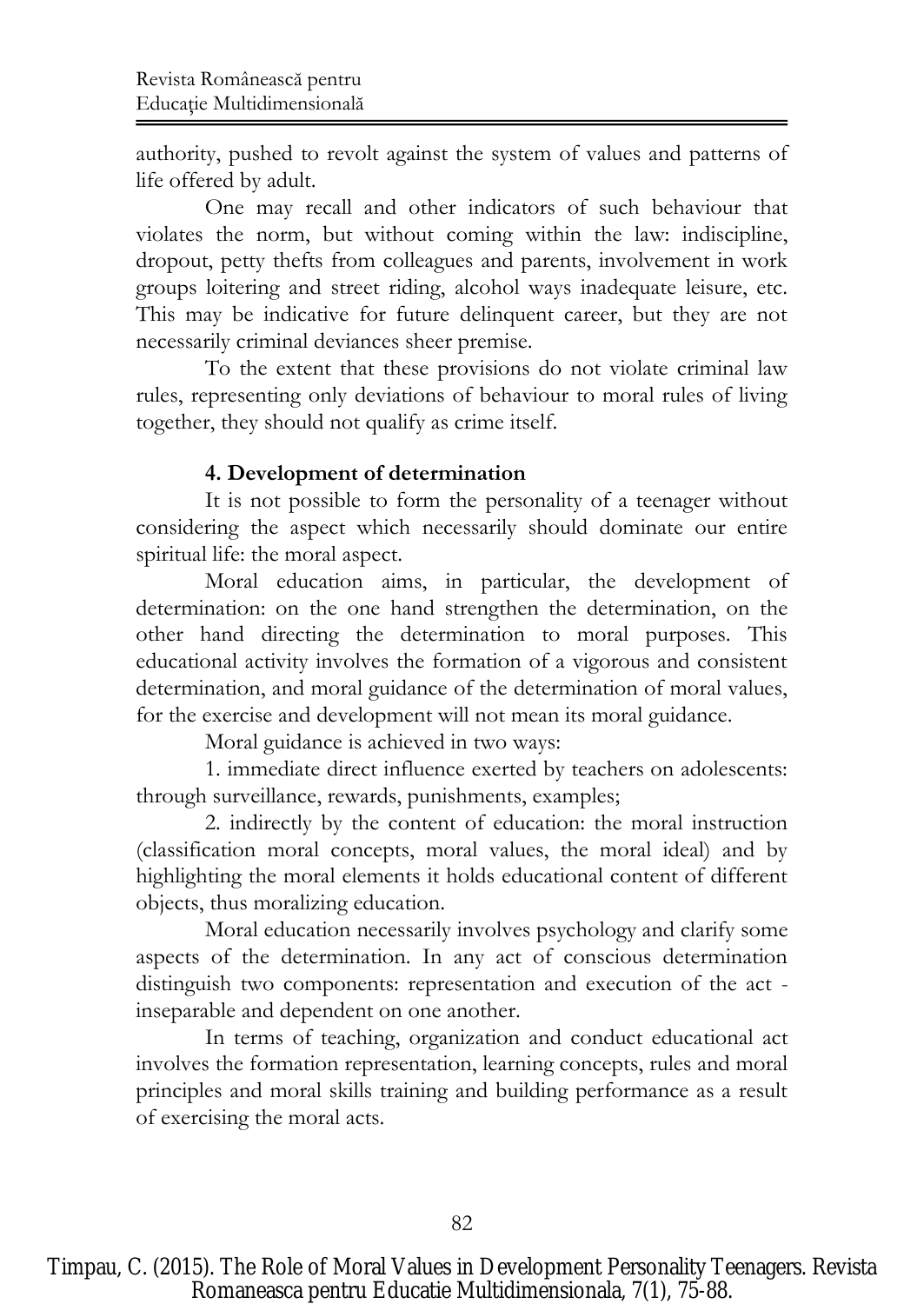In an effective organization and development of moral education is necessary to pay attention to both elements, since, on the one hand it is not true that a man who knows good and makes him that doeth evil man for ignoring the good, and on the other hand does not make. Is true even if we consider that form a moral man's will only appealing to train certain skills, but we do not understand, does not clarify the rules and moral principles.

# **5. Morality and character**

Herbart meant by morality or virtue "determination consent with moral values". Kant understood the "agreement between the determination and the moral law." The moral law is represented by Herbart in five moral values: internal freedom (autonomy, acquiescence, self-determination), perfection, goodness, justice, reward.

Herbart was the character for "consistency determination, perseverance and unity of determination they or constant homogeneity"

Man, being master of his determination he commanded himself, decides upon him, trying to master himself. In such testing is itself the object of observation. This part of his will which concerns the existence of this self-observation, we call the objective character temperament, inclinations, habits, desires, affections.

That new determination, however, which arises only in selfobservation and must call the subjective character: the degree to which the adolescent is sincere or hidden and how customary to reason.

To exclude evil, besides commendable features that are found in the objective and goals of good character should be added, that subjective. This requires first that ethical element which the student will correctly distinguish better and worse, in the examples is given.

If that assessment lacks clarity, strength and integrity, goals have no safe ground in adolescent soul, in this case they are nothing more than words learned.

Conversely, if the appreciation of ethical determination is interwoven with the interests of the whole, it appears from the experience of social life and education, it produces a love for what is good, wherever they find it, influencing not only the student endeavours, but on how he appropriates what life and teachings will give later.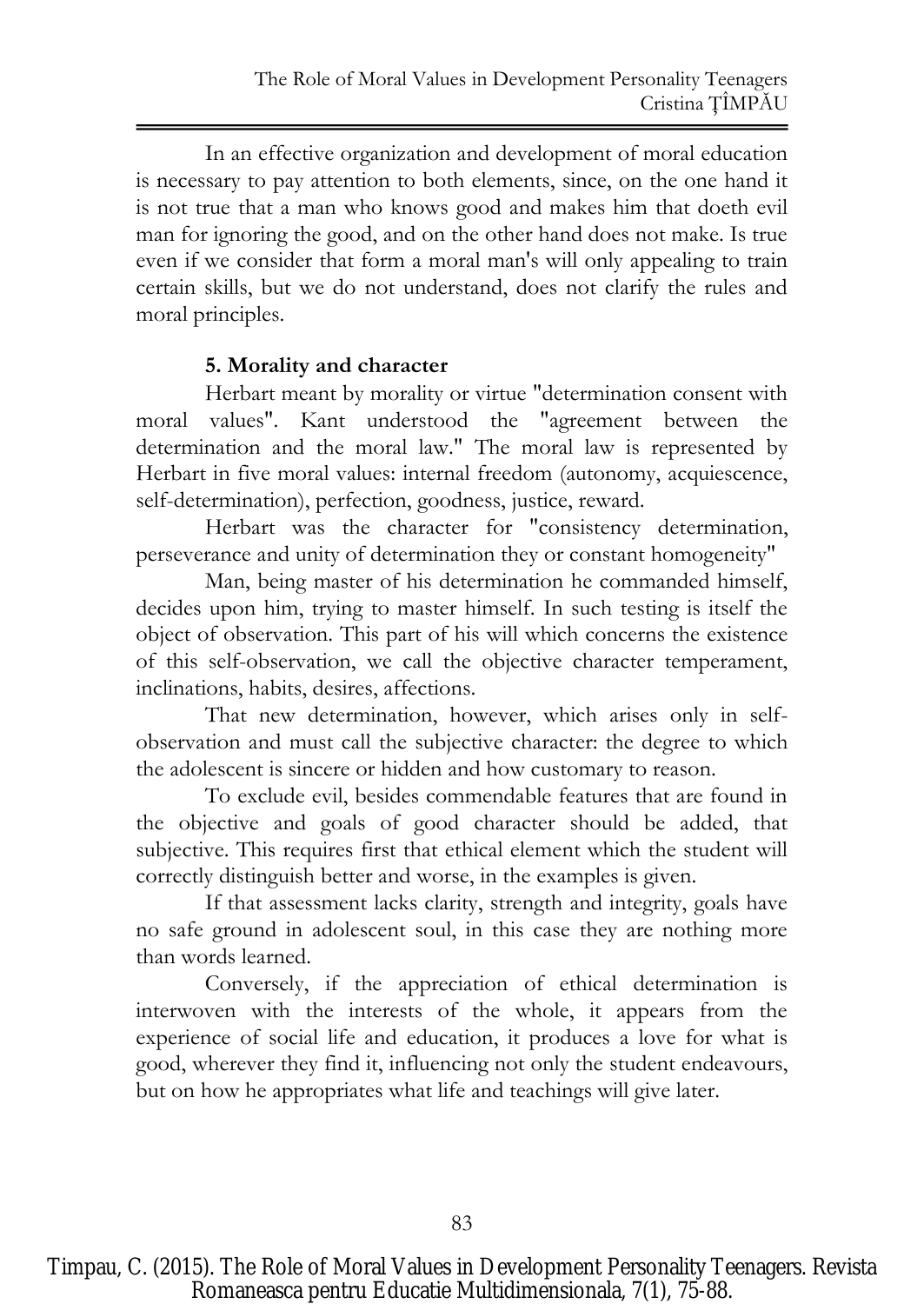Energy determination, determination power is the attribute of the determination which externalizes, which manifests itself, which is objectified out through action (Grayling, 2000).

Making the link between knowledge of moral principles, mechanisms of persuasion and voluntary act, expressed in skills, is an effective way moral education, exercise in moral acts to form moral skills.

# **6. The role of attitudes in the development of moral values**

Attitudes, integrative mental structures play an important role in overcoming situations encountered in educational practice, the transition from idea to execution of representation, from ideas to action.

Attitudes are a sustainable system consist of the cognitive, affective and conative, which are grouped around the attitude object: object knowledge attitudes, moral values, moral principle, moral norm of conduct and feelings related to the object and knowledge available to action .

After D. Vrabie (1975), attitude appears as "an alloy composed of cognitive and affective mental processes, objectives and conative relatively stable, indicative value configured in the system and important role in behaviour, in action".

Not to forget the attitude reference to moral values and that they are a socialization process is clearly outlined in educative value. Although attitudes are latent mental structures, integrative, lasting relatively stable personality, which is expressed in motivated behaviour in strong trends towards action and propensities, we can say that the transition from idea to action through the shortest path through positive attitudes.

# **7. Conclusion**

In a school that promotes democracy and activism in moral education, moral conviction teen gets actively on our own, and after the idea was conquered moral reason and feeling, it is made to apply the exercise of determination. If exercises are well organized and determination fully based on rational beliefs and affective opens a path more clearly and directly to the formation of personality.

Formation of personality in terms of moral training has three stages (Dewey, 1972):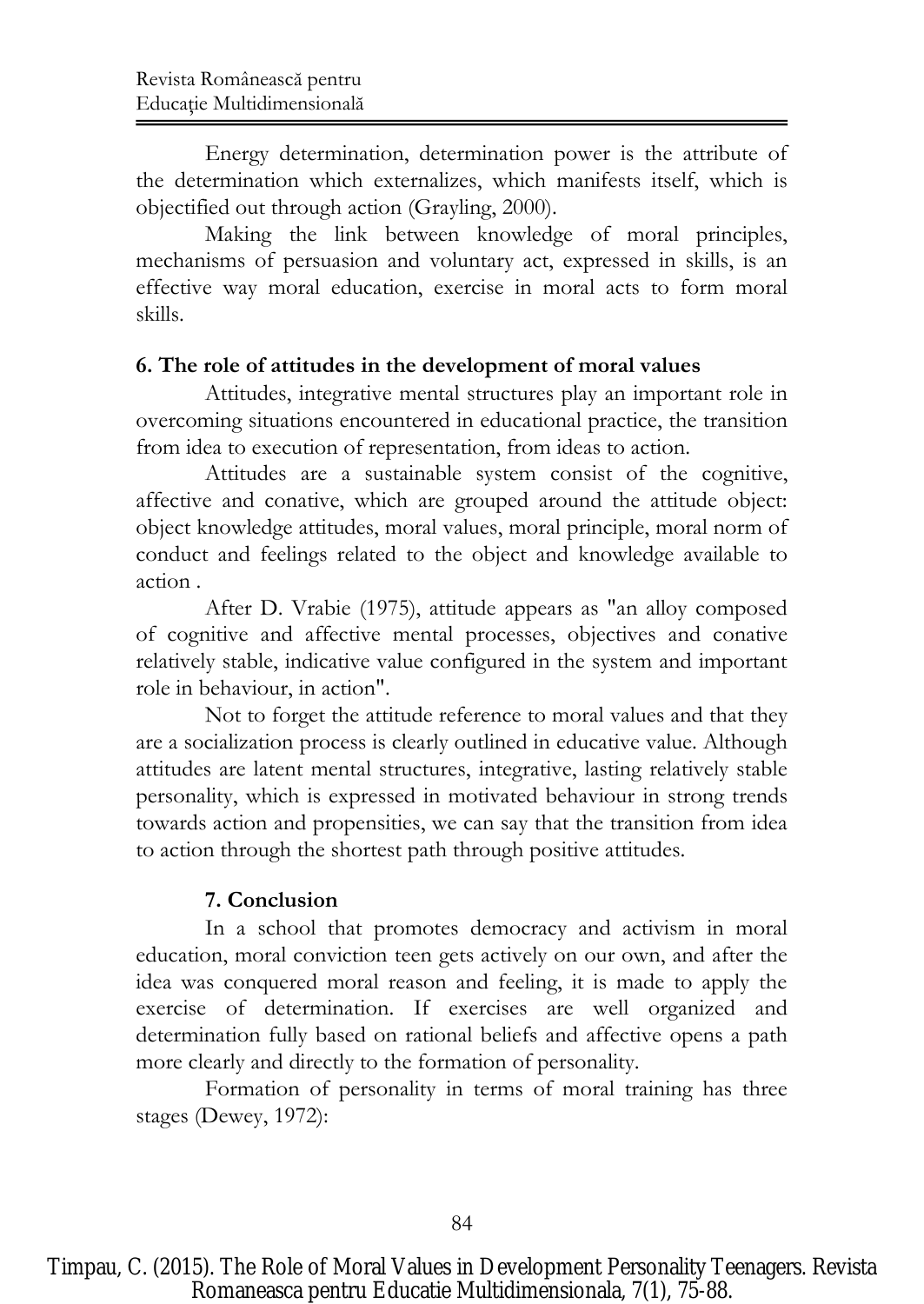a) self-knowledge (own individuality, with positive and negative traits);

b) critical attitude towards their individuality through reporting of adolescent moral values learned through moral persuasion;

c) self-information: the student will be looking to become what his own conscience dictates.

If this process of moral education based on the freely consented discipline, supported by personal conviction, based on the selfdetermination skills training is proper moral education that takes into account the particular student individually, by following the same principles, but if we get collective education what the thinking and teaching practice is known as the principle of self-government.

Self-management is organized into classes because the class itself requires a certain organization, perceived as a necessity. The point in classroom organization is to suggest the need for organization of educators, students leaving the initiative and free choice of mode organization. The educator must not forget that it has a duty to lead students to believe that freedom is real only when they commit acts which do not prevent manifest freedom of others.

In guiding moral principle underlying most of the measures applied in schools is that of repression whereby the removal of evil beyond encouraging good. This applies in two directions:

1. Suppression to each student manifestations that deviate from discipline and moral conduct;

2. Suppression of negative influences that the student may have the living environment; but the vast majority of teachers often talk about supporting the positive facts, to remove the negative.

The first direction is reflected by applying stringent regulations, by notice to conduct assessments, penalties determined by the legal spirit more importance than the nature of the act moral intention, subjective fact, sometimes elimination, which relieves the teacher guidance to bring the track on the "lost" actually throwing him into the whirl of life, at the discretion of all harmful influences often.

Elimination make the removed at the end of the term, a student and certainly worse than it had been removed from that, instead protect it at banished. The direct result of such processes is that "subjugates the spirit of the student without turning it and submit it without persuade him" (Antonescu, 1972).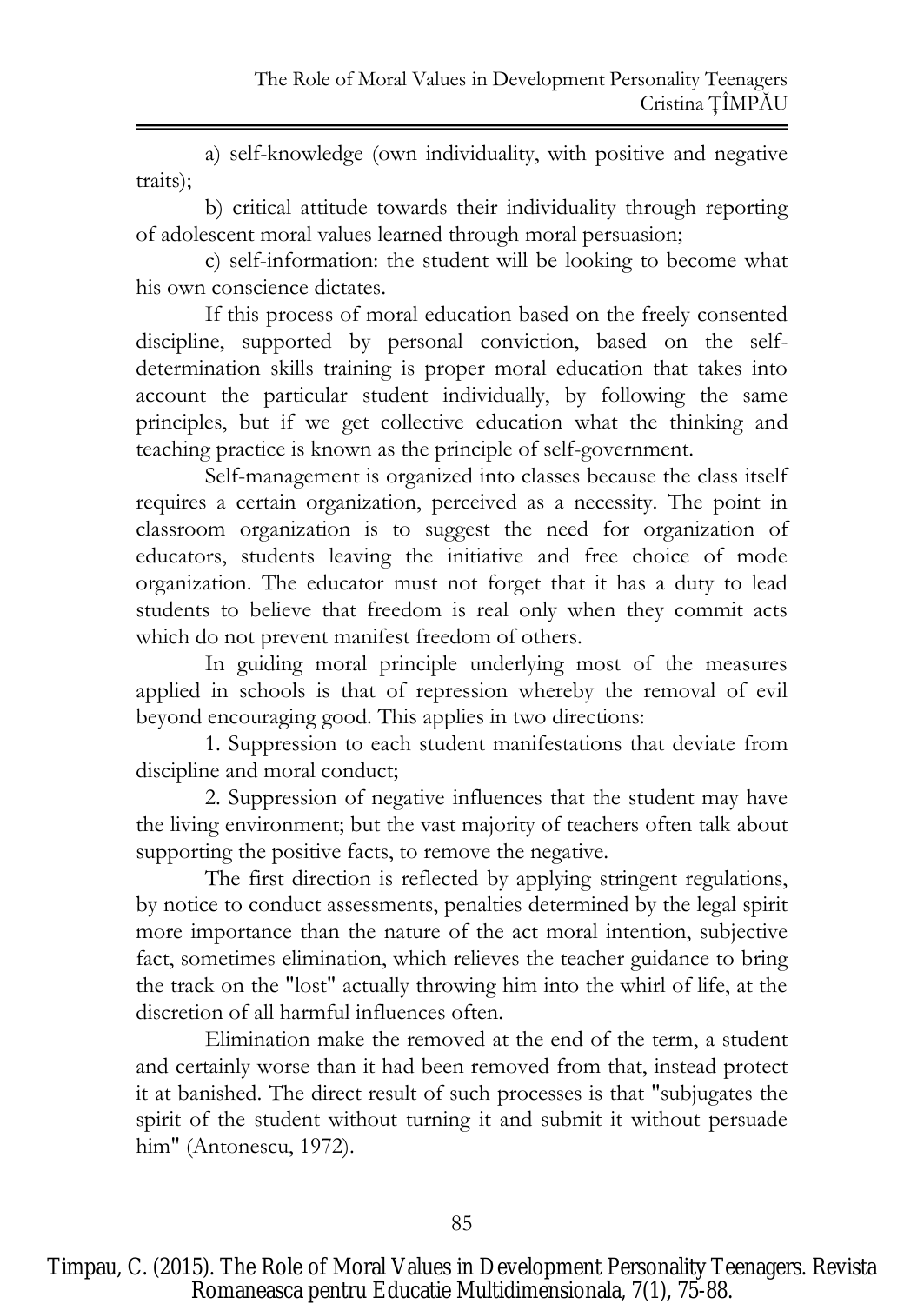In doing so, we can achieve a certain discipline within the meaning of the prison, but we cannot say that moral education that cultivate moral values - moral conscience and brake representing the life of an individual, but dinamogen and more dynamic factor, who escapes attention of educator.

A second direction concerns the small number of influences to which the student may be subjected. They can be controlled, but most are beyond the control of the teacher or state authorities.

What make the student if he will have to fend for himself in the face of such influences?

Therefore, the principle of repression raises two issues:

a) The constraint without conviction leading to obedience apparent hypocrisy can lead to a time in silence and order. We feel that teen - student is as we want, but repressed elements may burst into coercive acts completely undesirable even violent, severely damaging.

b) The process weakens rather than strengthen the power of the individual's resistance to the temptations from without or from his own nature, the inner instinctual tendencies are present. Discipline tends to defend the student, instead learn to fight it himself, resulting in violation of the fundamental principle of proper education in democratic spirit: the principle of self-government, of discipline through freedom, through determination, based on personal conviction: replacing the constraint of self-determination by belief (Schiopu, 1990).

Moral conviction, fundamental issue in moral education is rational, emotional and volitional.

The rational assumes full understanding of concepts, principles and rules governing moral life (by processes, facts of daily life, pieces of reading, etc.).

The affective emotional experiences are formed by charging usually altruistic feelings of others towards us, and by us experience some emotional states of others.

The adolescent must accept what we recommend us freely, but sentiment based on a report of esteem and affection that binds us as educators teenager.

It is necessary to create concrete situations in which to live moral sense.

The teenager will need to know directly the sufferings of his fellow men in order to produce his own conscience sense of mercy,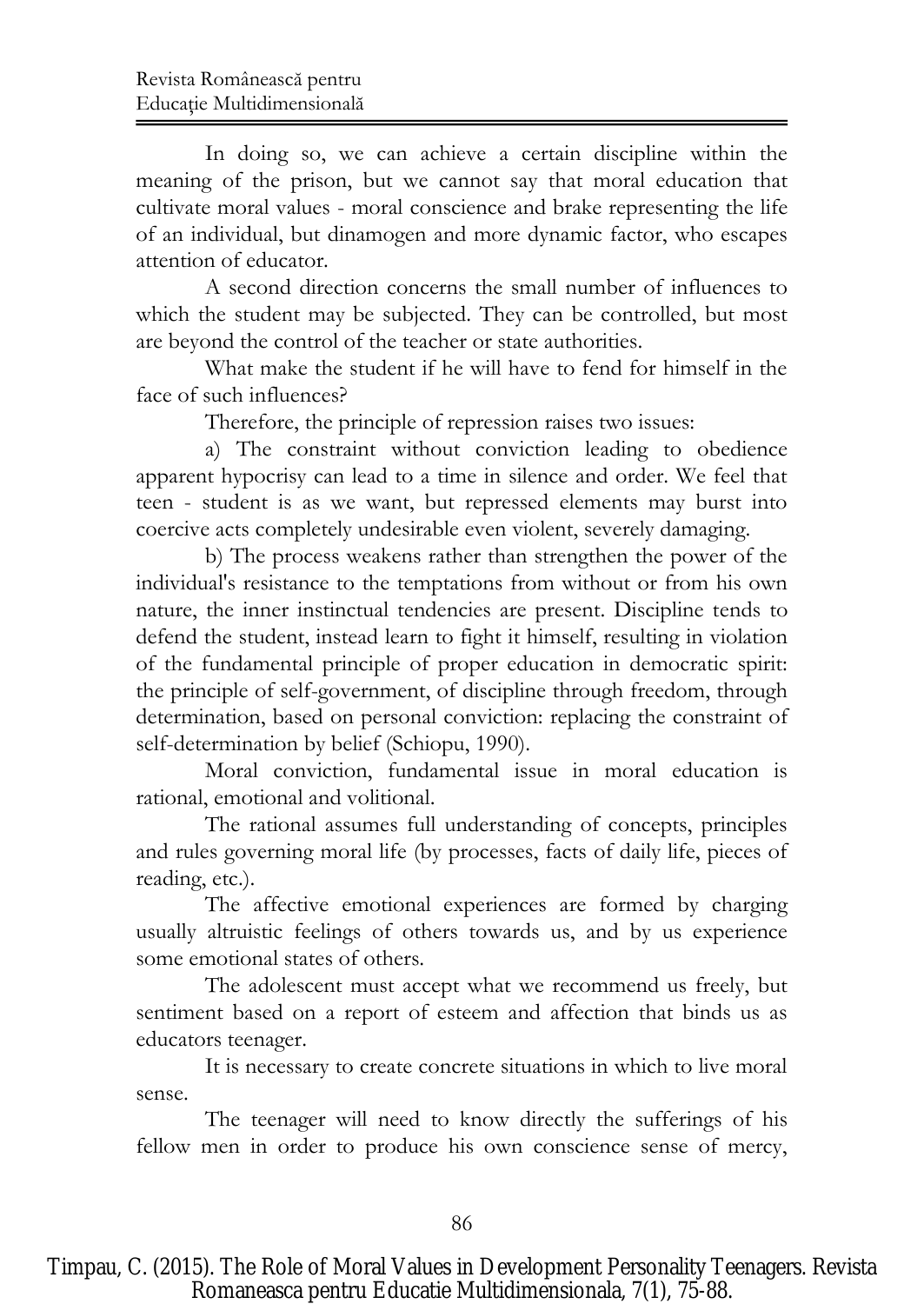compassion, willingness to help and to express these feelings through acts of assistance, care and even some satisfaction in such situations.

Volitional conviction involves principles, moral rules learned correctly, accompanied by feelings that activates them.

Beliefs in their rational and emotional aspect should lead to the act morally, to acts of determination to form and execute the conviction that what the mind can understand and approved and heart felt and wanted.

#### **References**

- Antonescu, G. G. (1972). *Istoria Pedagogiei. Doctrinele fundamentale ale Pedagogiei moderne*. Bucuresti: Editura Casei Şcoalelor.
- Banciu, D. (şi colaboratorii). (1987). *Adolescenţii şi familia*. Bucuresti: Editura Ştiinţifică şi Enciclopedică.
- Bazac, D. (1983). *Idealul de viaţă al adolescenţilor*. Bucuresti: Editura Politică.
- Bonchiş, E. (1997). *Studierea imaginii de sine în copilărie şi preadolescenţă*. Oradea: Editura Imprimeriei de Vest.
- Bunescu, V. (1972). Atitudinile și valorile lor în educație. *Revista de Pedagogie, 2*.
- Bunescu, V. (1991). Educația morală și formarea personalității. Fundamente psihopedagogice. *Revista de Pedagogie 6*, 7-8.
- Dewey, J. (1972). *Democraţie şi educaţie*. Bucuresti: Editura Didactică şi Pedagogică.
- Grayling, A. C. (2000). *Viitorul valorilor morale*. Bucuresti: Editura Ştiinţifică.
- Şchiopu, U. (1990). Morala în viaţa de fiecare zi. *Revista de Pedagogie, 6*.
- Vrabie, D. (1975). Caracterul şi dimensiunile psiho-sociale ale atitudinii. *Revista de Pedagogie 3*.
- Wilson, J. (2003). *Discipline and Moral Education, A Survey of Public Opinion and Understanding*, N.FER-Nelson.